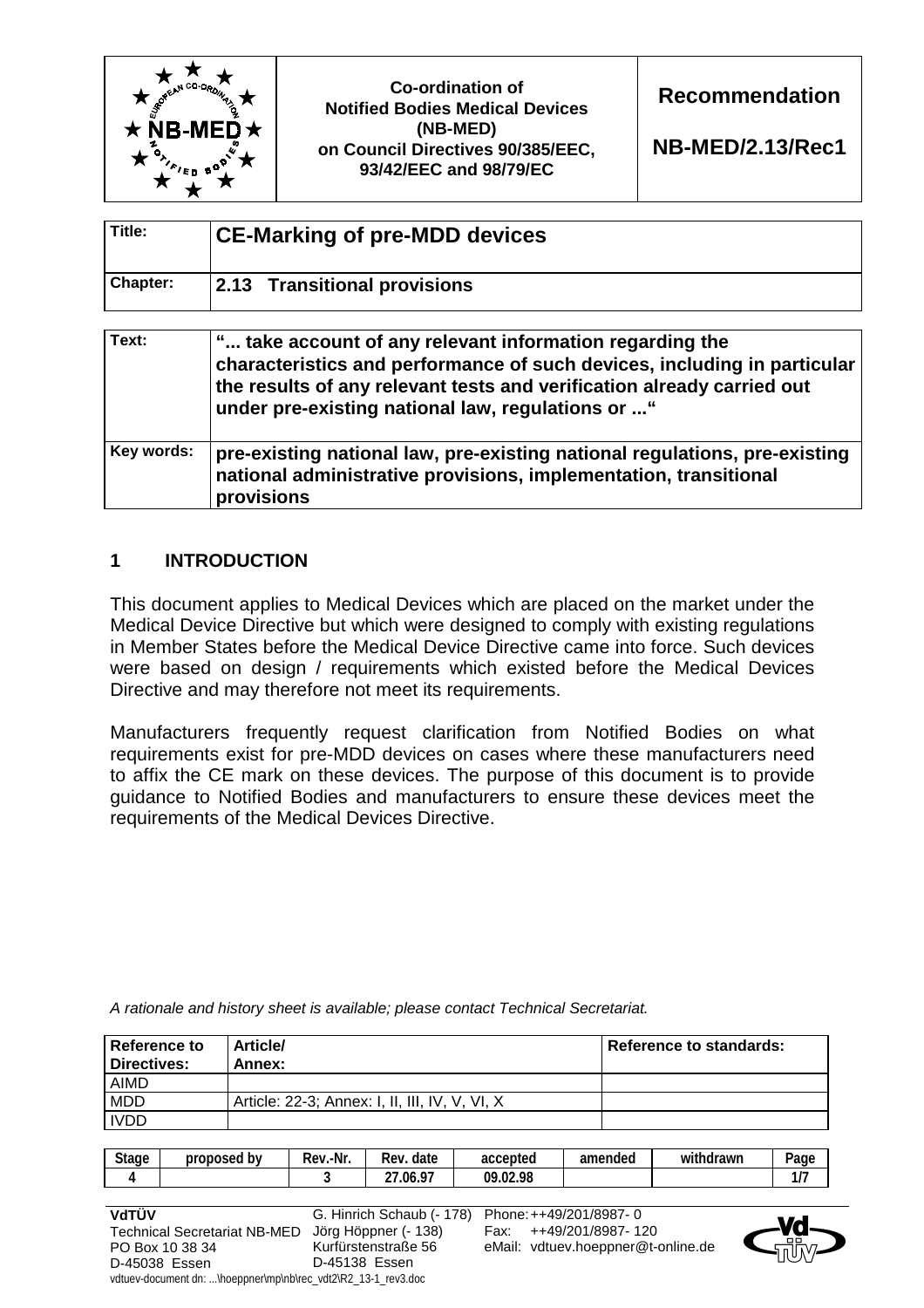

# **2 REQUIREMENTS OF THE DIRECTIVE**

The placing of a CE mark on a device demonstrates conformity to the requirements of the Medical Devices Directive. The directive requires Notified Bodies to take into account any pre-MDD device and system approvals held by a manufacturer for his device or quality system prior to the directive coming into force.

# **3 EVALUATION OF EXISTING PROVISIONS**

Manufacturers will have technical documentation which describes the medical device and how it is manufactured: the Device History File. The amount and detail of this documentation will depend on the device and the age of the design. This device history file will be a description of the device and contain all the information used to demonstrate compliance with member states' regulatory requirements which existed at the time of design. It will also document any changes and modifications made to the design of the device. The manufacturer must assess this documentation and decide if the device and manufacturing processes meets the requirements of the directive.

Any differences between the existing documentation and the requirements of the directive need to be addressed by the manufacturer and assessed by the Notified Bodies.

# **4 CE CONFORMITY**

The manufacturer must demonstrate and document compliance to the Essential Requirements and the absence of unacceptable adverse effects. This may be based on existing data and recorded through the use of checklists and documents cross referencing information contained in the device history file, quality system documentation or specific publications, reports and dossiers. Appendix 1 provides a decision tree which describes the process of demonstrating compliance to the Essential Requirements. Compliance may be based on information gained in the field or on similar devices. Such information should include an evaluation of the data together with a reasoned conclusion as to how the manufacturer feels the data demonstrates compliance with the requirements of the directive.

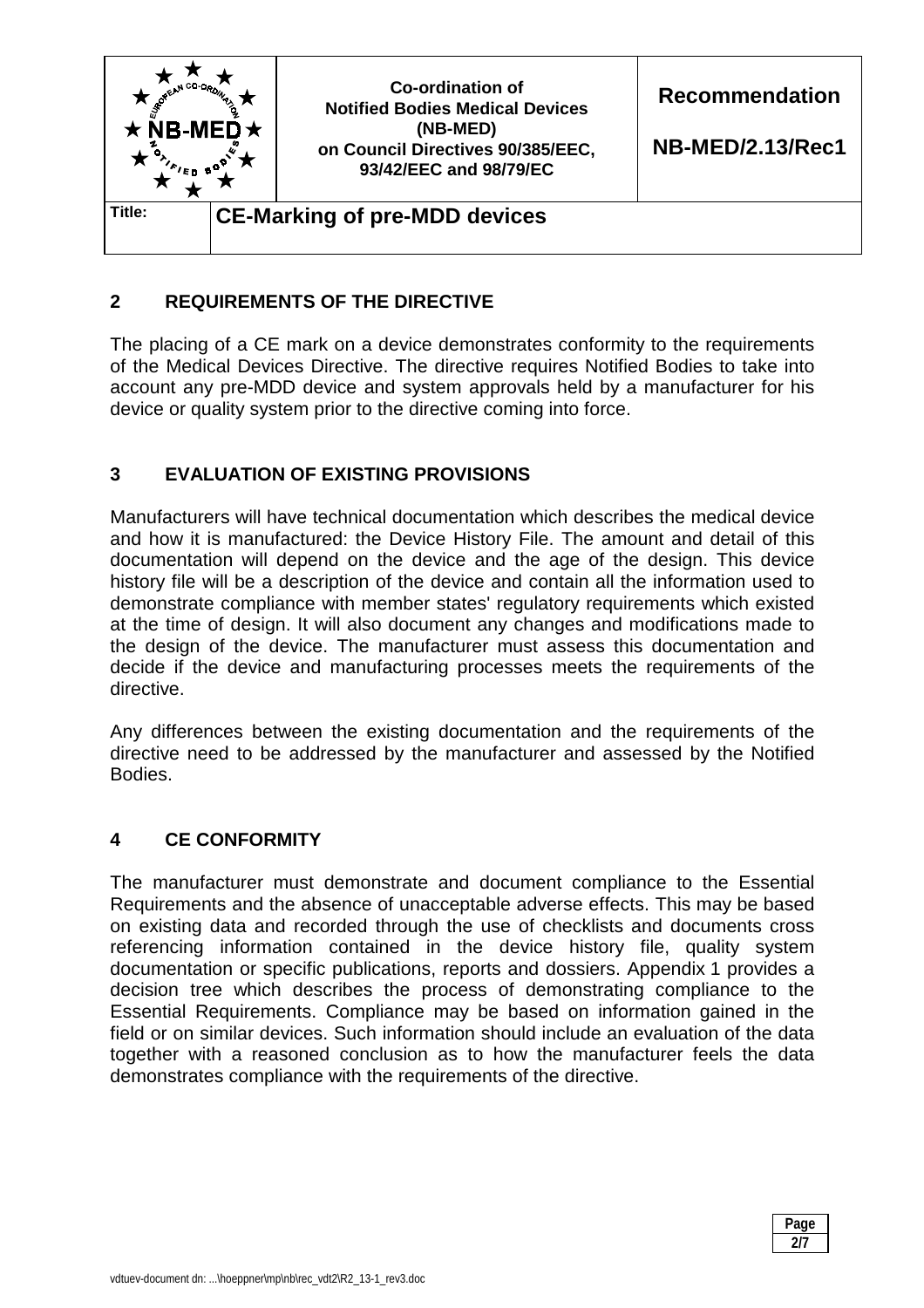

Possible methods of demonstrating compliance to the essential requirements includes:

# **(1) The Device History File**

This is any documentation and data relating to the product. It should contain a description of the device and any variants, the product specification and the data which may have been submitted to a competent body or regulatory body for product approval. For quality system based approvals this documentation may be in the form of a device master file.

The device history file may be a document or a file referring to the location of this information.

### **(2) Risk Analysis**

Using prEN 1441 as a guide, the manufacturer should identify any potential hazards which may exist with the device design and demonstrate how that risk has been minimised or eliminated. Information from the market (see also NB-MED recommendation *Post-Marketing Surveillance (PMS) post market/production*) could be used to demonstrate that a device is safe. Where this is base on experience, the manufacturer should indicate how long the device has been in use, the number of units sold and the number and classification of complaints. A critical appraisal of scientific literature may also be useful.

### **(3) Clinical evaluation**

The manufacturer should, where applicable, taking into account the results of risk analysis, provide clinical evidence to demonstrate that the device conforms to the requirements referred to in annex X. For pre-MDD devices this may be evidence acquired from user experience. This may be a critical evaluation of published scientific literature.

For some devices, clinical evidence is difficult to be demonstrated only through experience (device with no negative side effect, biological safety of devices with a low rate of incident).

Notified Bodies should take into account the fact that information on clinical experience may be gained from clinical investigations performed in the past according to rules that may differ from the present rules defined for clinical investigations.

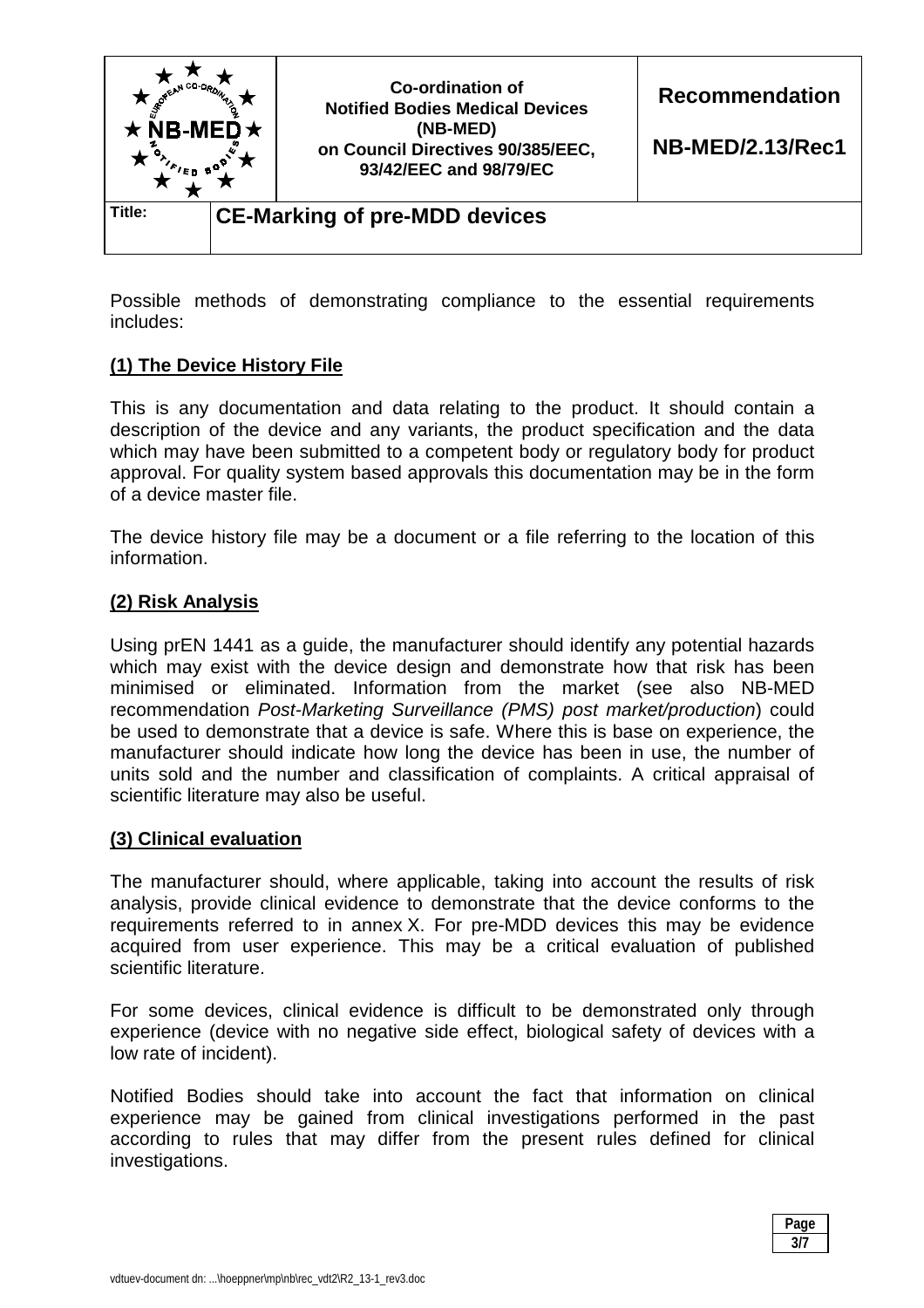

Guidance on clinical evidence is given in NB-MED recommendation *Guidance on clinicals*.

### **(4) Experience gained in the post-production phase**

This may be used in order to estimate the risks associated with the device and its use.

# **5 DEVICES WHICH DO NOT MEET THE ESSENTIAL REQUIREMENTS**

If the essential requirements are not met redesign action should be performed. This must include a risk analysis and the assessment of possible adverse effects.

Redesign action may include additional tests, verification activities, collection of additional data and information.

# **6 EVALUATION PROCEDURES**

### *6.1 Annex II:*

This evaluation procedure can be followed even when the device has not been developed under a quality system which include design and production aspects. At the time of the initial design, devices were generally not designed taking into account the "Essential requirements" as input data. It is therefore assumed that the assessment procedure described in annex II may not be fully applied.

In this case, the manufacturer shall set up a procedure in order to perform an "a posteriori" risk analysis and a procedure related to the verification that the device fulfils the essential requirements.

This verification procedure should be based on the general principles previously described (see § 3 & 4). Taking into account data from the Quality Assurance history file, the device history file, from the risk analysis and other available sources, it shall be demonstrated that each essential requirement is met. When an essential requirement is not met or when it can not be proved that a risk is acceptable, additional data should be collected. If these additional data are insufficient or indicate that an essential requirement is not met, then an redesign action shall be taken. This redesign action may be a modification of the design, a modification of the manufacturing process or additional information in the labelling or in the instructions for use.

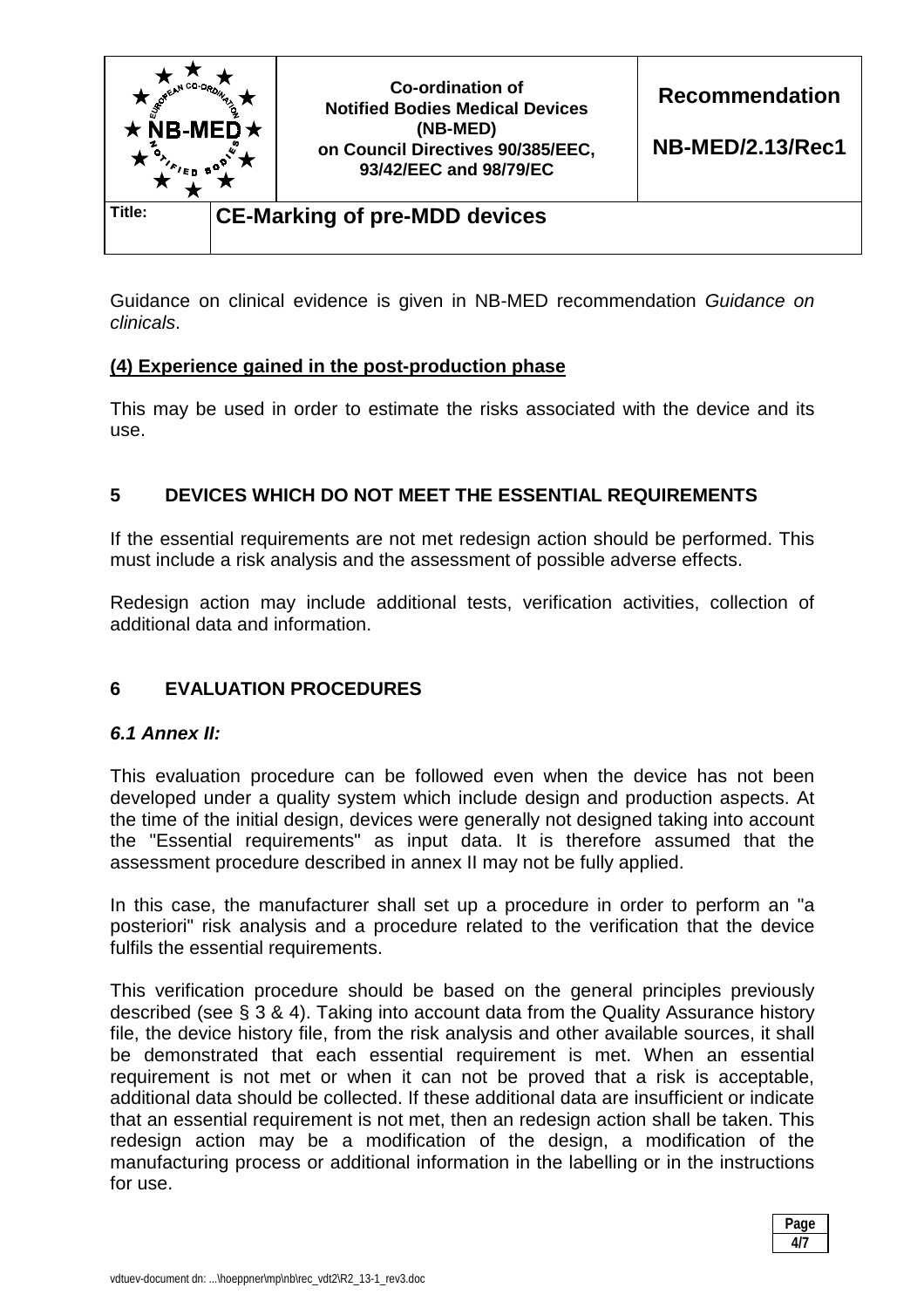

Modifications, any further corrective action, and the manufacturing stage shall be performed under a quality assurance system which fulfils the requirements of annex II section 3.2.

The Notified Body must assess the procedures for risk analysis and verification of compliance to the essential requirements. The Notified Body must verify the availability of records resulting from those procedures. The Notified Body shall also assess whether the present quality system complies to the provisions of annex II section 3.2. The Notified Body shall have access to the information from the quality assurance history and device history files.

#### Class III devices: design examination:

The Notified Body shall assess the results of the risk analysis and of the verification of compliance to the essential requirements which shall be added to the design dossier. It shall also evaluate the redesign actions, if any.

### *6.2 Annex III:*

Due to a design performed many years ago, some parts of the documentation to be submitted by the manufacturer to the Notified Body, as described in annex III section 3, may be not available, in particular information about design calculation or risk analysis at the time of the design. In addition, the manufacturer may have available test reports, certificates,... assessing the conformity to pre-existing national regulations.

In these conditions, the manufacturer must assess the available data and demonstrate that the device fulfils the essential requirements by means based on the general principles previously described (see § 3 & 4). This shall be documented and shall include an "a posteriori" risk analysis.

The manufacturer must make available to the Notified Body the results of risk analysis, the documents which demonstrate that the essential requirements fulfilment has been verified, the documents on which this verification was based, and the whole set of available documents as described in annex III section 3.

The Notified Body must assess this documentation and shall take into account that the demonstration of conformity may be based on non-harmonized standards or rules, according to the state of art at the time of the design, insofar as no unacceptable risk or unacceptable adverse effect has been detected and essential

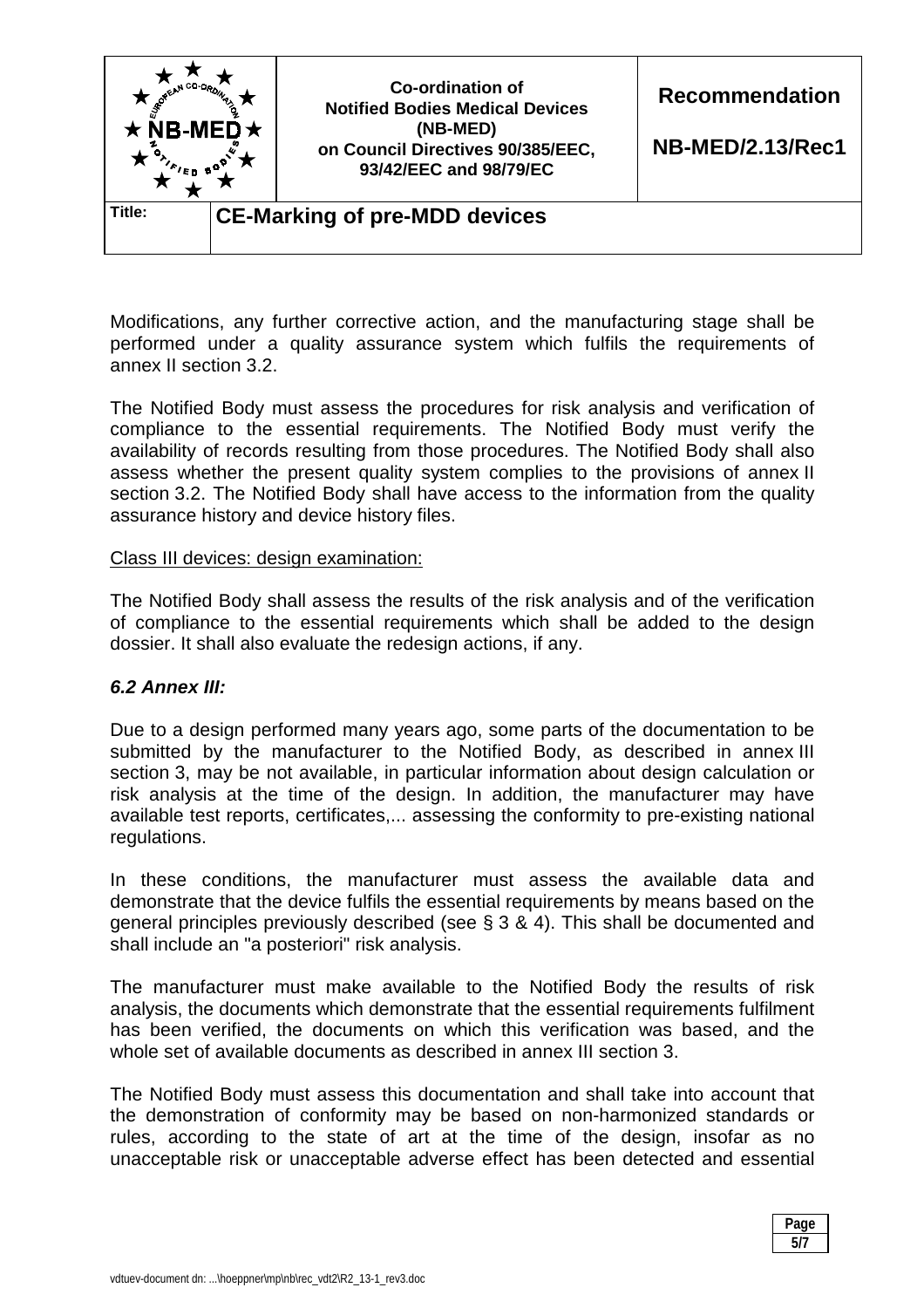

requirements are met. In this case, tests and inspections carried out or arranged by the Notified Body should be based on such documents.

(Note: referring to the lifetime - 5 years)

### *6.3 Annex IV:*

When type examination or the declaration of conformity of the manufacturer (annex VII) is based on standards or technical documents corresponding to the state of art at the time of the design or to pre-existing national regulations, the Notified Body should carry out the verification on the basis of these documents for the relevant technical aspects and taking into consideration the provisions of Annex IV.

### *6.4 Annex V:*

This annex does not concern the design of the device. No distinction should appear between pre-MDD marketed devices and MDD devices.

### *6.5 Annex VI:*

This annex does not concern the design of the device. No distinction should appear between pre-MDD marketed devices and MDD devices.

### *6.6 Annex VII:*

This annex does not imply the intervention by a Notified Body.

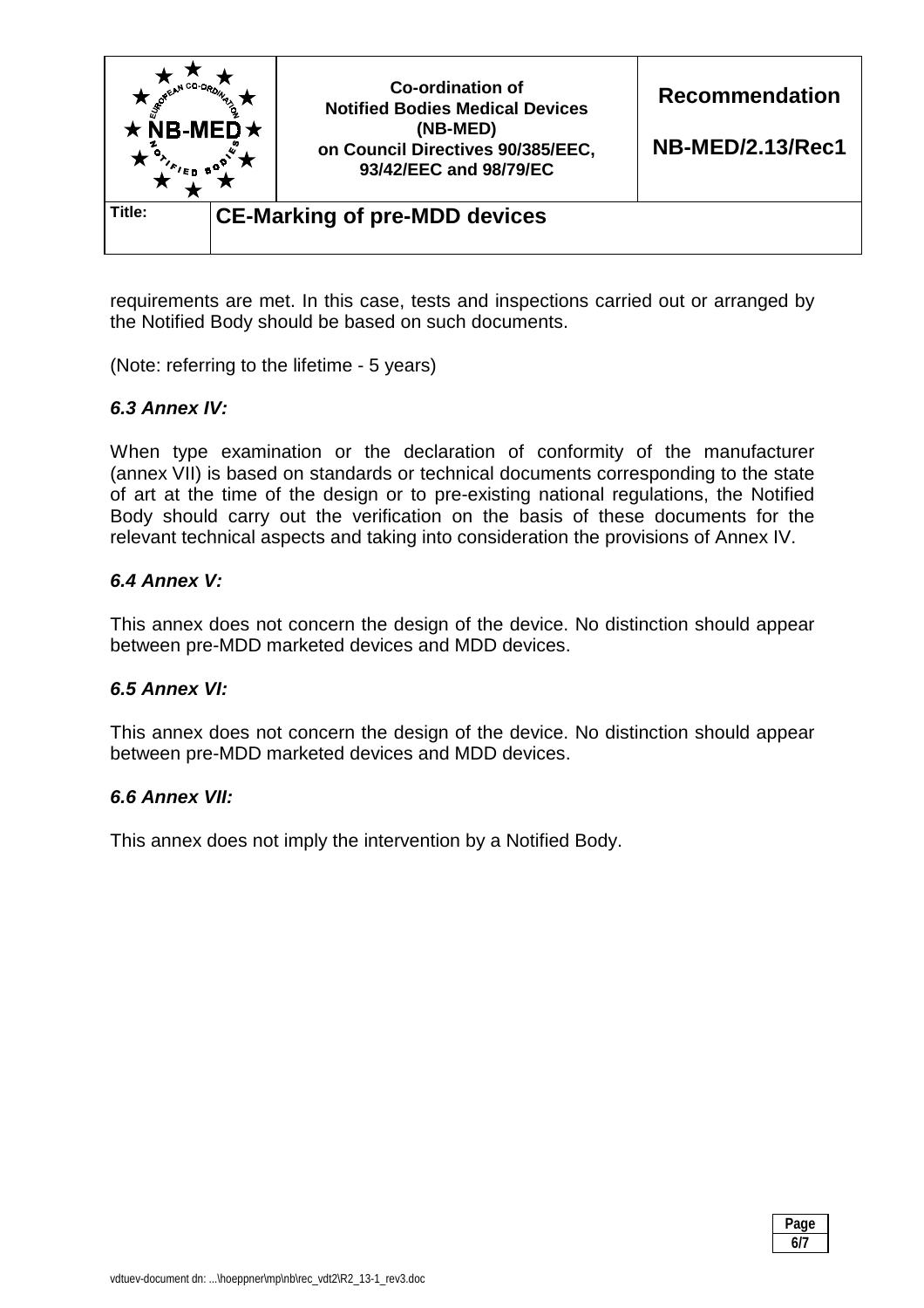

# **APPENDIX 1**



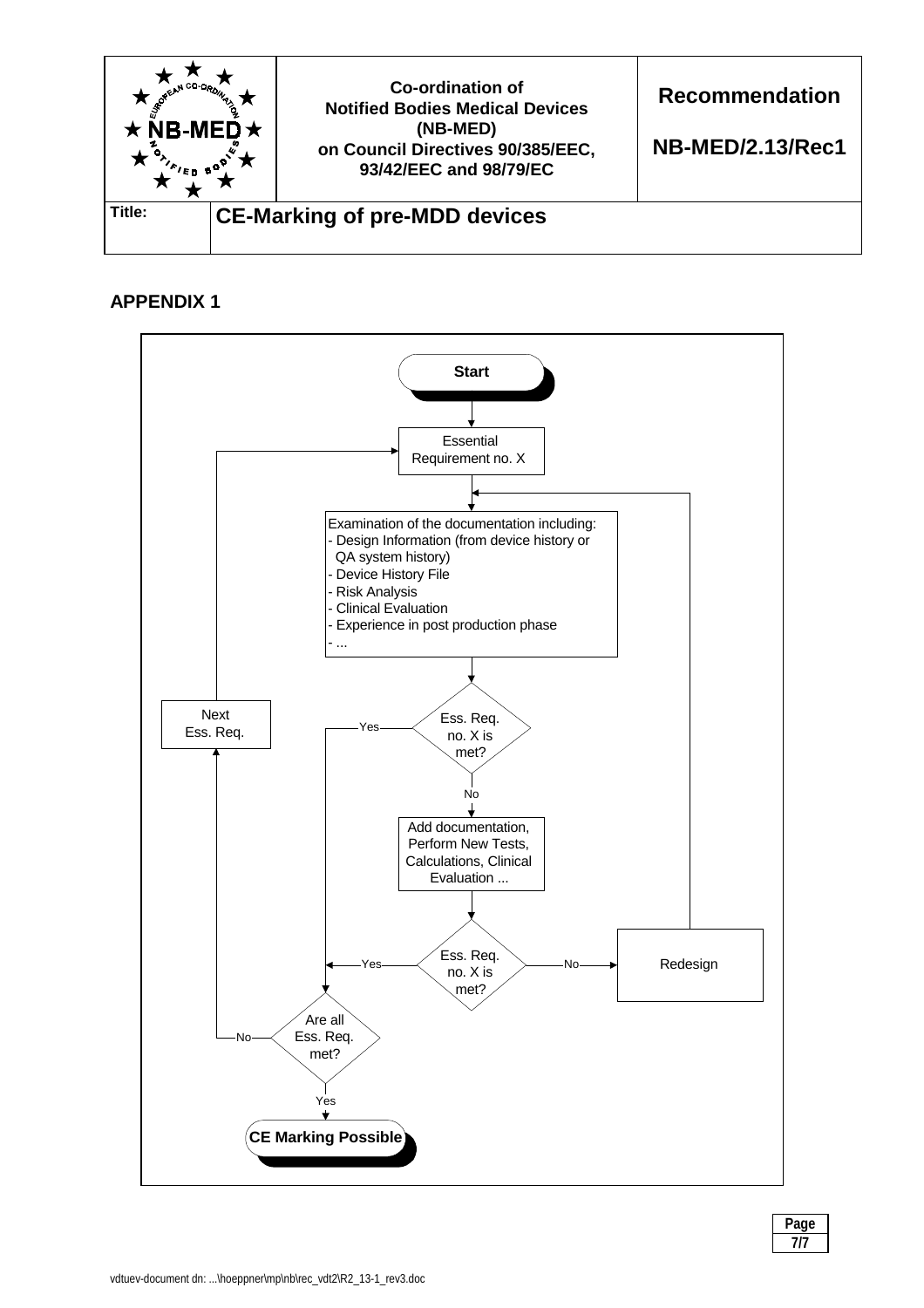

#### **Rev. 2:** Notified Body Meeting, Brussels, Feb. 04. & 05. 1997:

 Mr Binard (convenor of NB-MED Task Force "Existing products" explained the draft of the document "CE marking of pre-MDD devices" (NBM/26/96, rev. 4). Dr. Lehmann/COCIR and the representatives of the Notified Bodies proposed a number of amendments to the document. Mr Binard was asked to incorporate the amendments in the document, which the NBGR was asked to prepare for subsequent discussion at the next (14th) meeting of the NB-MED.

#### Meeting of NBR Group, Essen, April 03. & 04. 1997:

 A new proposal was tabled by the Technical Secretariat. The footnotes was discussed and it was decided to delete some footnotes and to do some minor additions.

 The proposal of Dr. Lehmann to change the term "device history file" to "device master file" (reason: to harmonize the term with EN 46001/EN ISO 9001 like "Device Master File", "Device History File", "Device History Record") was not finally discussed. The written remark from Mr Binard was: *"Device Master File", "Device History File", "Device History Record" are not defined in EN 46001/EN ISO 9001. "Design History File", "Device History Record" and "Device Master File" are defined in the FDA/C-GMP. The "Product history file" mentioned in this document is defined in Chapter 4 "CE Conformity", item (1) "The device history file". This is something which approach the definition of a "Device master file" including the "Design history file" if available, but also information about approval or assessment in one or many Member States, or information from the post production phase for devices of the same type which are already on the market. Due to the fact that a lot of manufacturer have not performed the design of the device under a quality system, the use of "device master file" may introduce some confusion with its meaning in the C-GMP where the content of this file is defined. For pre-MDD devices, a lot of manufacturer are not able to provide a complete device master file as defined in the C-GMP. Therefore Mr Binard proposes to use the term "Device history file", but he is open to other more suitable proposals.*

 In a meeting (Ms O'Connell, Dr. Holland and Mr Höppner) on 17.04.97 it was decided to use the term "device history file" because this term is the most proper term. Also it was decided to send the revised document, with its "Rationale and history" sheet to all member of NB-MED for commenting before presenting it for approval in the Plenary meeting in June 1997.

Revision no: 2

Confirmed to be at Stage: 2

| Rev.-Nr.        | Rev. date                                                     | accepted      | amended                   | withdrawn |                                    | Page |
|-----------------|---------------------------------------------------------------|---------------|---------------------------|-----------|------------------------------------|------|
|                 | 13.10.97                                                      |               |                           |           |                                    | 1/2  |
|                 |                                                               |               |                           |           |                                    |      |
| VdTÜV           |                                                               |               | G. Hinrich Schaub (- 178) |           | Phone: ++49/201/8987-0             |      |
|                 | <b>Technical Secretariat NB-MED</b>                           |               | Jörg Höppner (- 138)      | Fax:      | ++49/201/8987-120                  |      |
| PO Box 10 38 34 |                                                               |               | Kurfürstenstraße 56       |           | eMail: vdtuev.hoeppner@t-online.de |      |
| D-45038 Essen   |                                                               | D-45138 Essen |                           |           |                                    |      |
|                 | vdtuev-document dn: \hoeppner\mp\nb\rec_vdt2\R2_13-1_rev3.doc |               |                           |           |                                    |      |